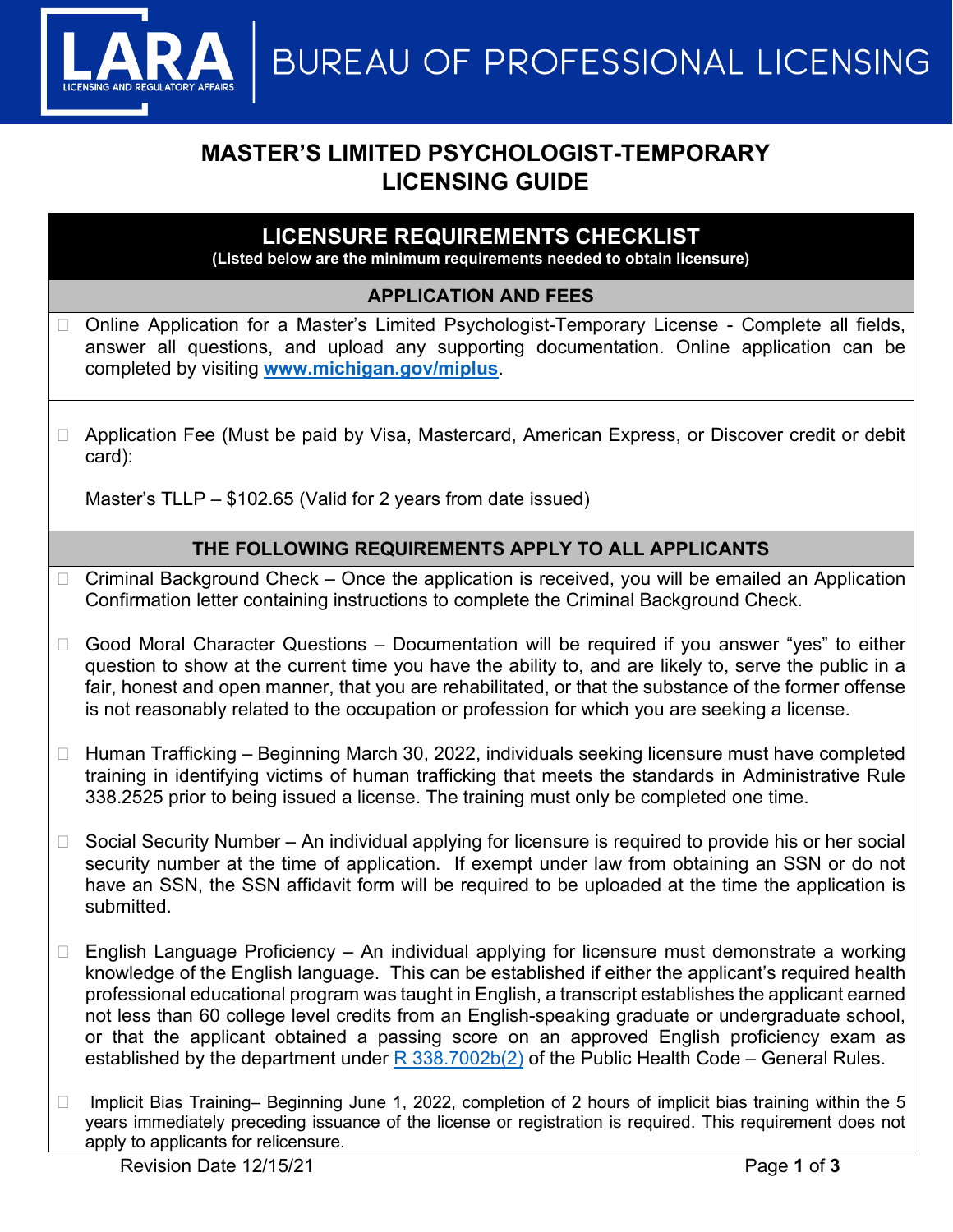### **REQUIREMENTS FOR LICENSURE BY EXAMINATION**

- $\Box$  Professional Education Name of school attended, and name of educational program completed.
- $\Box$  Final, Official Transcripts Transcripts must be submitted directly to our office from the school attended and meet the standards set forth by the Board. Transcripts can be emailed to bpldata@michigan.gov or mailed to the Bureau of Professional Licensing, PO Box 30670, Lansing, MI 48909.
	- $\triangleright$  If the educational program was not taught in the US or Canada, please submit a credential evaluation by an evaluation agency accredited by NACES. Credential evaluations can be emailed to [bpldata@michigan.gov](mailto:bpldata@michigan.gov) or mailed to the Bureau of Professional Licensing, PO Box 30670, Lansing, MI 48909.
- □ Certification of Education Form sent directly to our office from the school you attended. Certification of Education Forms can be emailed t[o bpldata@michigan.gov](mailto:bpldata@michigan.gov) or mailed to the Bureau of Professional Licensing, PO Box 30670, Lansing, MI 48909.
- □ Submit the Supervision Evaluation Form to show proof of supervised hours completed for the Practicum. This form can be emailed to [bpldata@michigan.gov](mailto:bpldata@michigan.gov) or mailed to the Bureau of Professional Licensing, PO Box 30670, Lansing, MI 48909.

## **RENEWAL REQUIREMENTS CHECKLIST**

- □ Online Application For Master's Limited Psychologist-Temporary License Renewal Can be completed by visiting **www.michigan.gov/miplus**
- □ Renewal Application Fee (Must be paid by Visa, Mastercard, American Express, or Discover credit or debit card.):

Master's Limited Psychologist-Temporary License – \$ 43.20

□ Renewal Cycle:

Master's Limited Psychologist-Temporary License – 2 Years (may renew 1 time)

- $\Box$  Good Moral Character Questions Documentation will be required if you answer "yes" to either question to show at the current time you have the ability to, and are likely to, serve the public in a fair, honest and open manner, that you are rehabilitated, or that the substance of the former offense is not reasonably related to the occupation or profession for which you are seeking license renewal.
- $\Box$  Disciplinary Question Documentation will be required if you answer "yes" to having sanctions imposed against you by a similar licensure, registration, certification, or disciplinary board of another state or country you have not previously reported to the department.